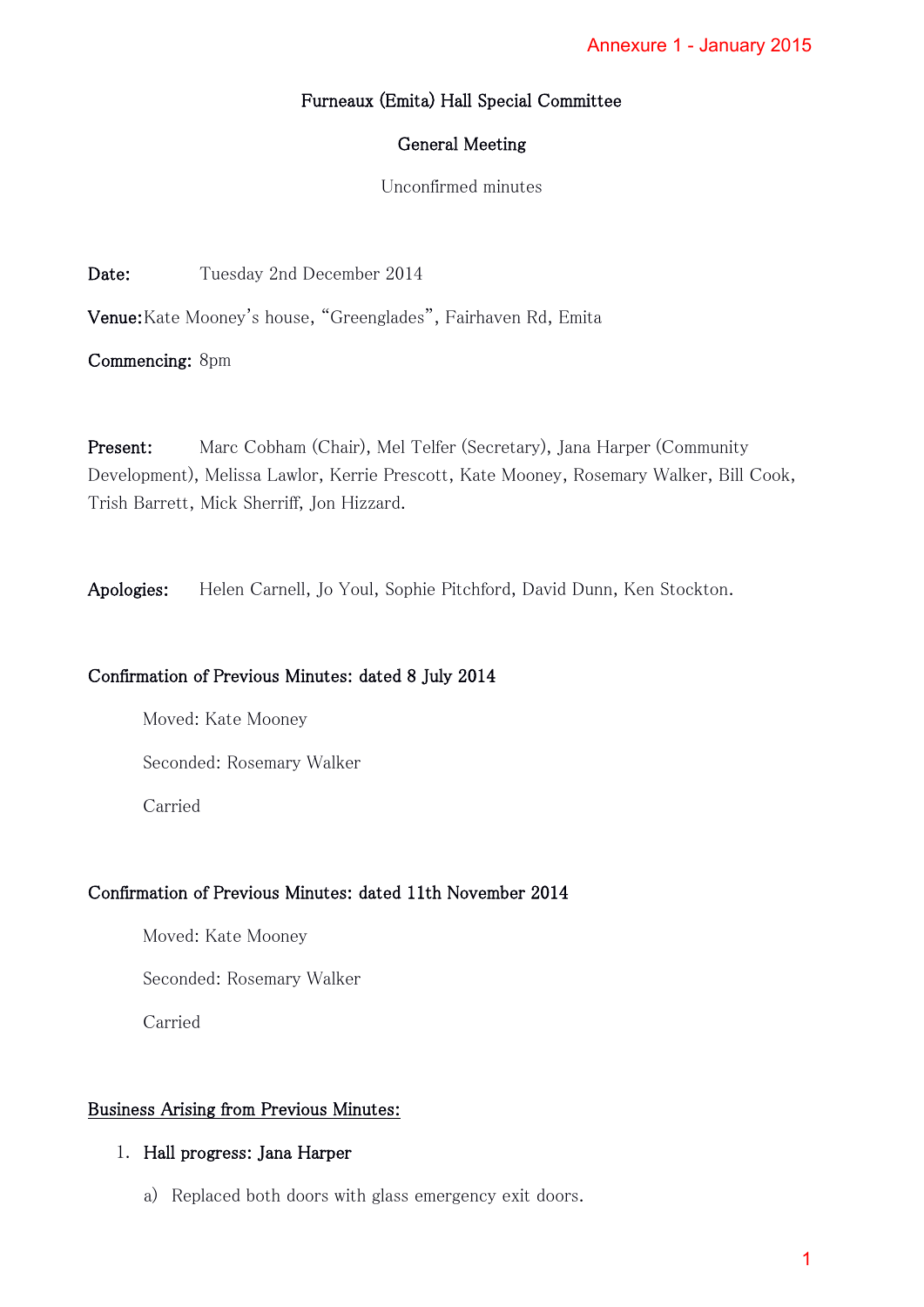- b) Bathroom in box: some issues. Taking a lot longer than anticipated. No instructions available. Perhaps look at completing this in Stage 2.
- c) Currently lining toilets; may need to replace some cisterns.
- d) Hoping for time frame but not available yet. Won't be done for Emita Sports but builders will clean up, fence off, prepare site for Sports. Volunteers may help with cleanup. Should have power and maybe water into bar. Hoping toilets will be available.
- e) Stronger Regions Fund may be a source for more funding; Jana to look into it.

### 2. 2015 Emita Sports

- a) Pony Club: not available for demo.
- b) Advertising: Jo Youl has done flyer and website emita.com.au Flyer/poster has been printed, ready for distribution.

# c) Food stalls:

i. free icecream samples from Helen and Rachel

ii. Jon spoken to Ciaran re frankfurters (savs). Happy to make them. Michael M happy to wear lederhosen. C&M may need to discuss together. Jon has ordered 100. Need buns – Jon to talk buns and loaves with bakery (100 buns, 12 loaves). Jon to organise condiments (saurkraut, german mustard...). Annexure 1 - January 2015<br>
an anticipated. No instruction<br>
serns.<br>
edone for Emita Sports but<br>
.. Hoping toilets will be<br>
ing; Jana to look into it.<br>
.. Hoping toilets will be<br>
ing; Jana to look into it.<br>
com.au Flyer/post

- iii. Pizza with Mick & Mel
- iv. Chops, burgers, vegie burgers. Sauce 2L from Walkers.
- v. Chk souvlaki with Jo & Rachel Jones
- vi. smoothies with Jon & Alison (more mango). Jon fresh juice
- vii. other drinks: juice pop tops (Mel to order). Strait Water: Mel to Liz about a stall.
- viii. donations: Rosemary asked Markana, happy to donate 2 sheep. David M happy to kill and cut up, need reminding closer to day.
- ix. Raffle: Frank Willebrand happy to supply scenic flight again. Couple of bottles of wine? Other prizes?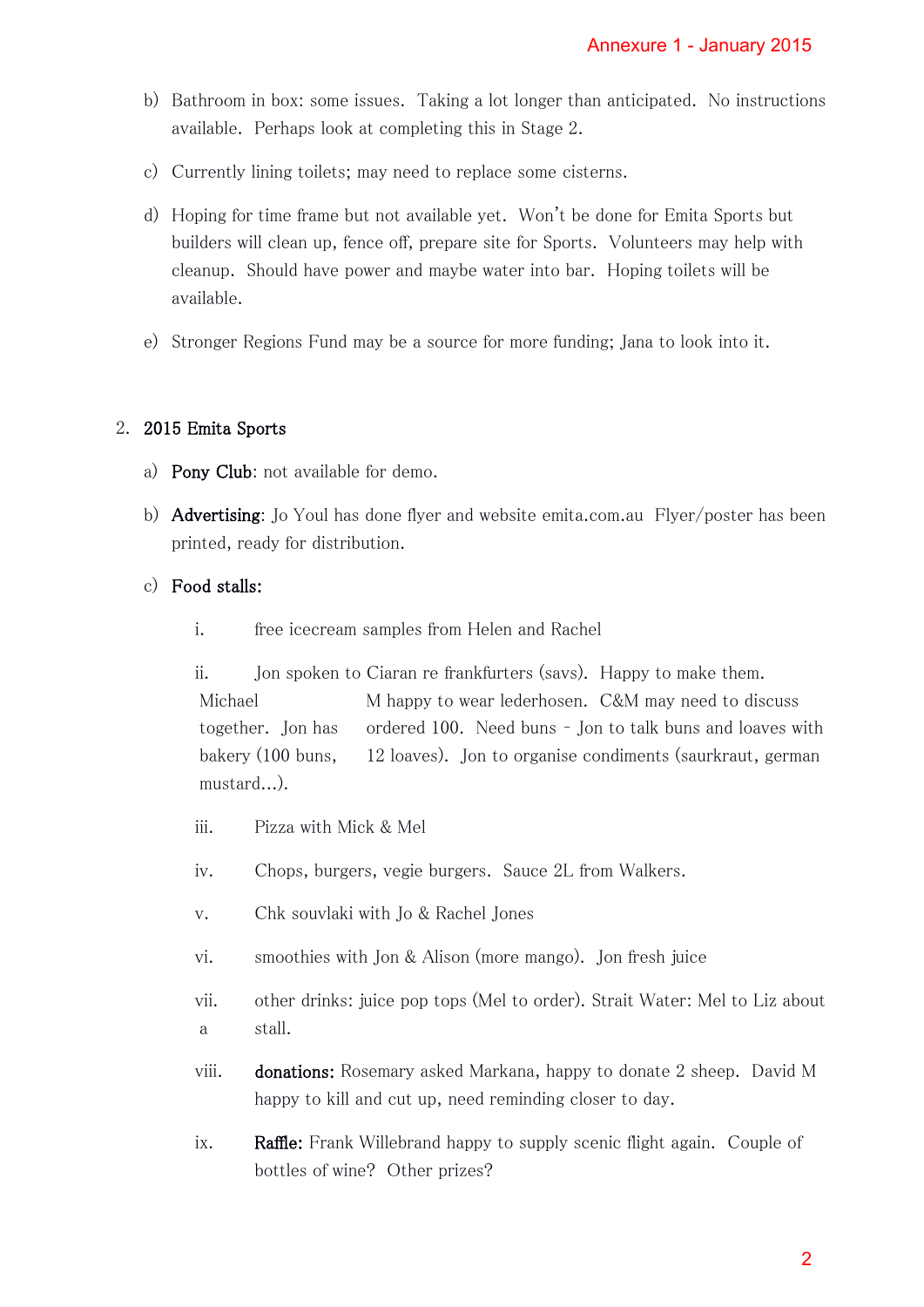- d) E-Sports: wait for hall opening before utilising this idea.
- e) Council permits: Marc has contacted Raoul with requirements; mowing, tables etc under control. Fees to be waived. Place of assembly. Smoking area / wet area. Look at getting annual food permit. Annexure 1 - January 2015<br>
a.<br>
a.<br>
rements; mowing, tables etc<br>
Smoking area / wet area.<br>
ing. Zoe, Lucy etc in kiosk?<br>
k to Sports Club re. drinks<br>
r ask Nick to help him. Jon to<br>
iney / Bobby Gardner)? Kat<br>
n as Storm Tr
- f) Food tickets: need good signage. Prewarn in advertising. Zoe, Lucy etc in kiosk?
- g) Bar: Kate and Helen to apply for license. Kate to talk to Sports Club re. drinks order.
	- i. Marc happy to work in bar with Kate
	- ii. Kate to source ice.
- h) Announcer: Mick has spoken to Scott Anderson. May ask Nick to help him. Jon to talk to AK about PA setup and music.
- i) Guest Opener: Jacqui Lambie / Clive Palmer (Jacci Viney / Bobby Gardner)? Kate to talk to Bobby. Need 2 yellow utes. Sophie Bowman as Storm Trooper?
- j) Games: Helen, will need a few helpers. Jon and Mel to liaise and help preorganise. Sophie P, Rachel J?
- k) Prizes: choccie frogs.
- l) Dates: Jana to find out when hall available for us and how we can have access to power.
- m) Photographer: Barb Wells? Need to check whether people are happy to have pics published. No easy solution  $-$  check individuals before uploading.
- n) Weather: show will go on regardless.

#### General Business:

1. Publishing of website: Jo has this under control. Council can send Jo the current fortnight bookings to update website.

#### 2. Purchase of items

BBQ: Scouts have a big one (maybe 2). Can borrow for now.

Eskies: borrow for this year;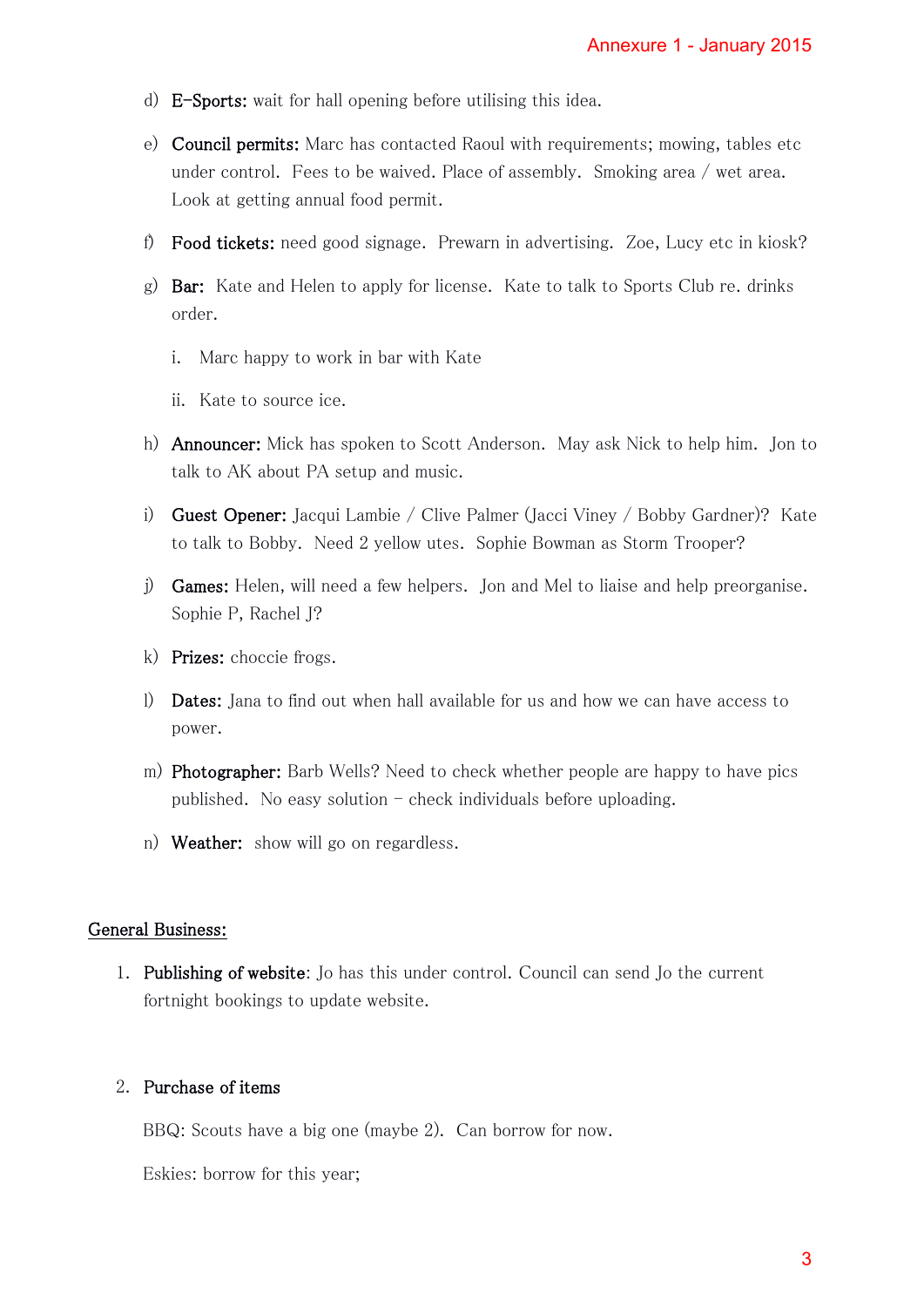Marquee: borrow from Show? Mick to talk to Robyn D.

For now not purchasing anything major; wait until hall is open again.

#### 3. FI Regional Arts proposal and donation

 FIRA would like to bring exhibitions / performances to other venues, and have offered \$200 towards a picture rail system for the Emita Hall.

Maybe look at old-style wooden rail?

In principle a good idea; will revisit this once Hall is completed.

Thanks to FIRA for the generous offer. Mel to email FIRA.

### 4. Hall bookings

- a) Circus workshops 18-24 Jan 2015: booking cancelled because indoor space not guaranteed. Workshops now at school gym.
- b) Furneaux Islands Festival BBQ 25 Jan 2015: booking cancelled; event moved possibly to golf club. Annexure 1 - January 2015<br>ppen again.<br>her venues, and have offered<br>leted.<br>A.<br>because indoor space not<br>cancelled; event moved possi<br>n.<br>i.ttee could meet with them.<br>will meet with Jana at 4:30pm<br>4
- c) Scouts: not using Hall for January Jamboree 17-27 Jan.

### 5. Furneaux Future: Council's strategic plan

Consultants will be on island early 2015; Emita Hall committee could meet with them.

#### Other Business:

a) Shed: Marc to talk to Raoul again re. tree lopping.

b) Building committee: Kerrie would like to look at Hall; will meet with Jana at 4:30pm Thursday 4th December.